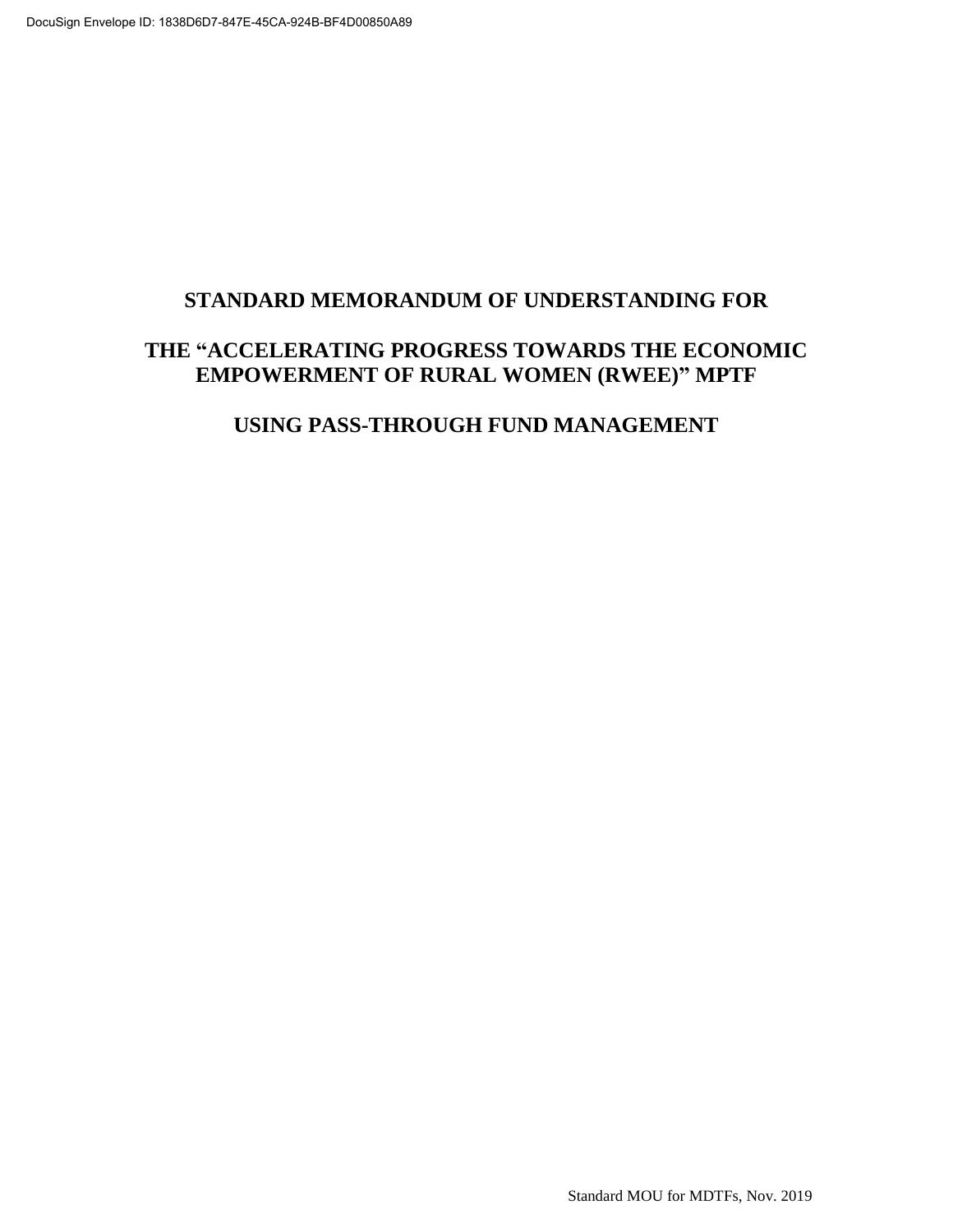#### **Memorandum of Understanding<sup>1</sup>**

### **between Participating UN Organizations 2 , and the UNDP Multi-Partner Trust Fund Office regarding the Operational Aspects of the "Accelerating Progress Towards the Economic Empowerment of Rural Women (RWEE) MPTF"**

**WHEREAS**, the Participating United Nations Organizations signing this Memorandum of Understanding (hereinafter referred to collectively as the "Participating UN Organizations") have developed an Accelerating Progress Towards the Economic Empowerment of Rural Women (RWEE) MPTF (hereinafter referred to as the "Fund") starting on **1 July 2020** and ending on **31 December 2021** (hereinafter "End Date"), as may be amended from time to time, as part of their respective development cooperation with the Governments of **Ethiopia, Guatemala, Kyrgyzstan, Liberia, Nepal, Niger and Rwanda** (hereinafter referred to as the "Host Government"), as more fully described in the Terms of Reference of the Multi-Donor Trust Fund dated **18 March 2013** (hereinafter referred to as the "TOR"), a copy of which is attached hereto as ANNEX A.

**WHEREAS**, the Participating UN Organizations have agreed that they should adopt a coordinated approach to collaboration with donors who wish to support the implementation of the Fund and have developed a TOR to use as the basis for mobilising resources for the Fund, and have further agreed that they should offer donors the opportunity to contribute to the Fund and receive reports on the Fund through a single channel;

**WHEREAS**, the Participating Organizations have agreed to establish an international coordination mechanism (hereinafter referred to as the "Steering Committee") to facilitate the effective and efficient collaboration between the Participating UN Organizations and the Donors to oversee the allocation of funds, priorities regarding the implementation modalities and reporting of the Fund;

**WHEREAS**, the Participating Organizations have agreed to establish a locally based coordination mechanism (hereinafter referred to as the "National Steering Committee" to oversee the allocation of funds to the different components of the country's programme, review and approve the periodic reports and review findings of audit reports at the country programme level;

 $\overline{a}$ 

<sup>&</sup>lt;sup>1</sup> This MoU is updated in accordance with the new standard UNSDG MoU template including SEAH provisions, which was approved since the initial establishment of the fund in **October 2012.** The original MOU, along with any amendments will continue to be in force until reporting requirements have been fulfilled in accordance with the agreed time limits in the aforementioned arrangements."

<sup>&</sup>lt;sup>2</sup> As indicated in the signature blocks.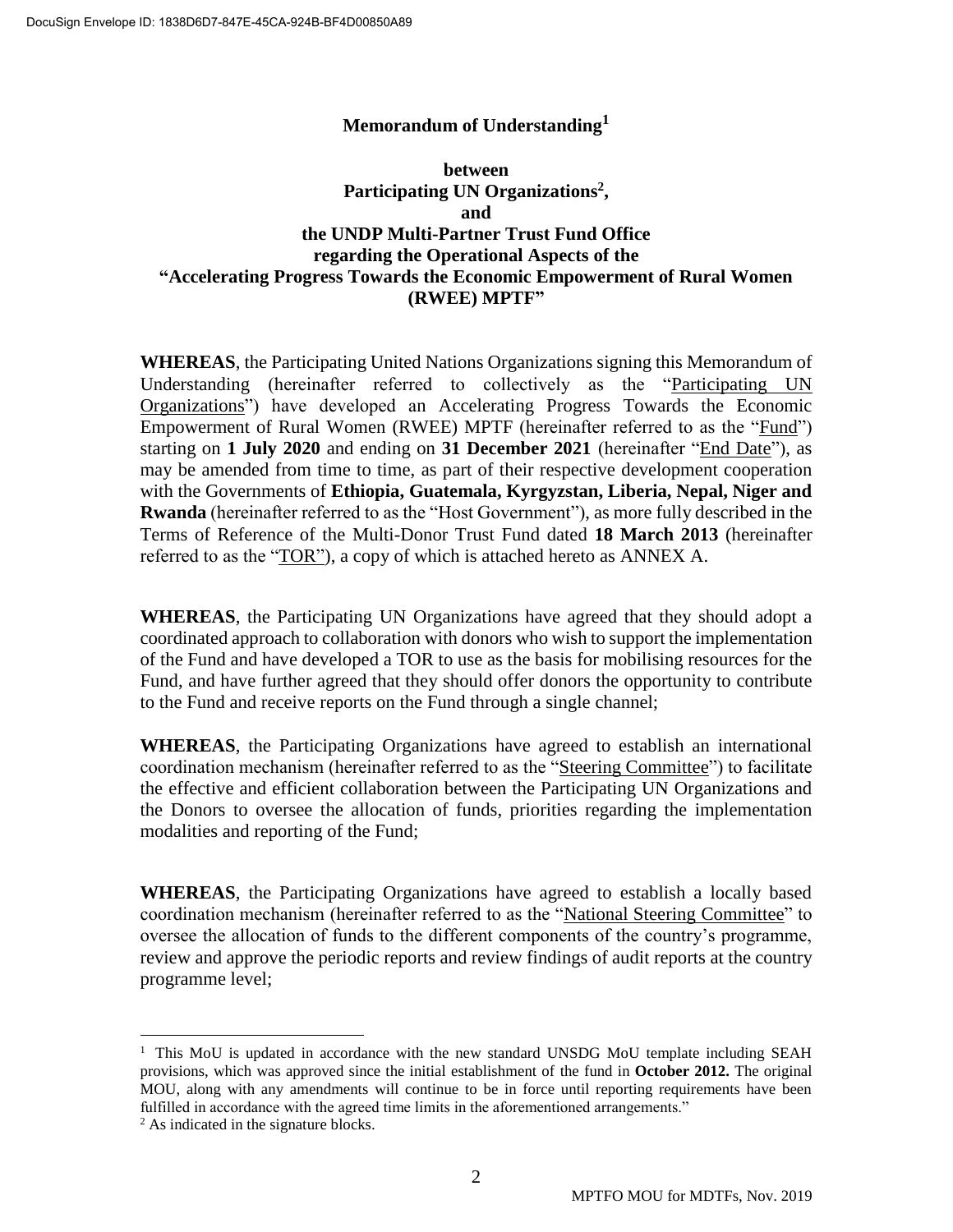**WHEREAS**, the Participating UN Organizations have further agreed to ask the United Nations Development Programme (which is also a Participating UN Organization in connection with this Fund) 3 through the Multi-Partner Trust Fund Office to serve as the administrative interface between the donors and the Participating UN Organizations and for these purposes the Multi-Partner Trust Fund Office has agreed to do so in accordance with this Memorandum of Understanding; and

**NOW, THEREFORE**, the Participating UN Organizations and the UNDP Multi-Partner Trust Fund Office (hereinafter referred to collectively as the "Participants") hereby agree as follows:

### **Section I Appointment of Administrative Agent; Status, Duties and Fee**

1. The Participating UN Organizations hereby appoint the Multi-Partner Trust Fund Office (hereinafter referred to as the "Administrative Agent") to serve as their Administrative Agent in connection with the Fund, in accordance with the terms and conditions set out in this Memorandum of Understanding. The Administrative Agent accepts this appointment on the understanding that the Participating UN Organizations assume full programmatic and financial accountability for the funds disbursed to them by the Administrative Agent. This appointment will continue until it expires, or is terminated, in accordance with Section X below.

2. The Administrative Agent will be accountable for effective and impartial fiduciary management and financial reporting, and on behalf of the Participating UN Organizations, the Administrative Agent will:

- (a) Receive contributions from donors that wish to provide financial support to the Fund;
- (b) Administer such funds received, in accordance with this Memorandum of Understanding and the Administrative Arrangement (as defined below in paragraph 4 of this Section) including the provisions relating to winding up the Fund Account and related matters;
- (c) Subject to availability of funds, disburse such funds to each of the Participating UN Organizations in accordance with decisions from the Steering Committee, taking into account the budget set out in the approved programmatic document<sup>4</sup>.
- (d) Ensure consolidation of statements and reports, based on submissions provided by each Participating UN Organization, as set forth in the TOR, and provide

 $\overline{a}$ <sup>3</sup> In most cases the Administrative Agent will also be a Participating UN Organization. However, where the Administrative Agent is not a Participating UN Organization, this provision can be deleted.

<sup>&</sup>lt;sup>4</sup> As used in this document, an approved programmatic document refers to an annual work plan or a programme/project document, etc., which is approved by the Steering Committee for fund allocation purposes.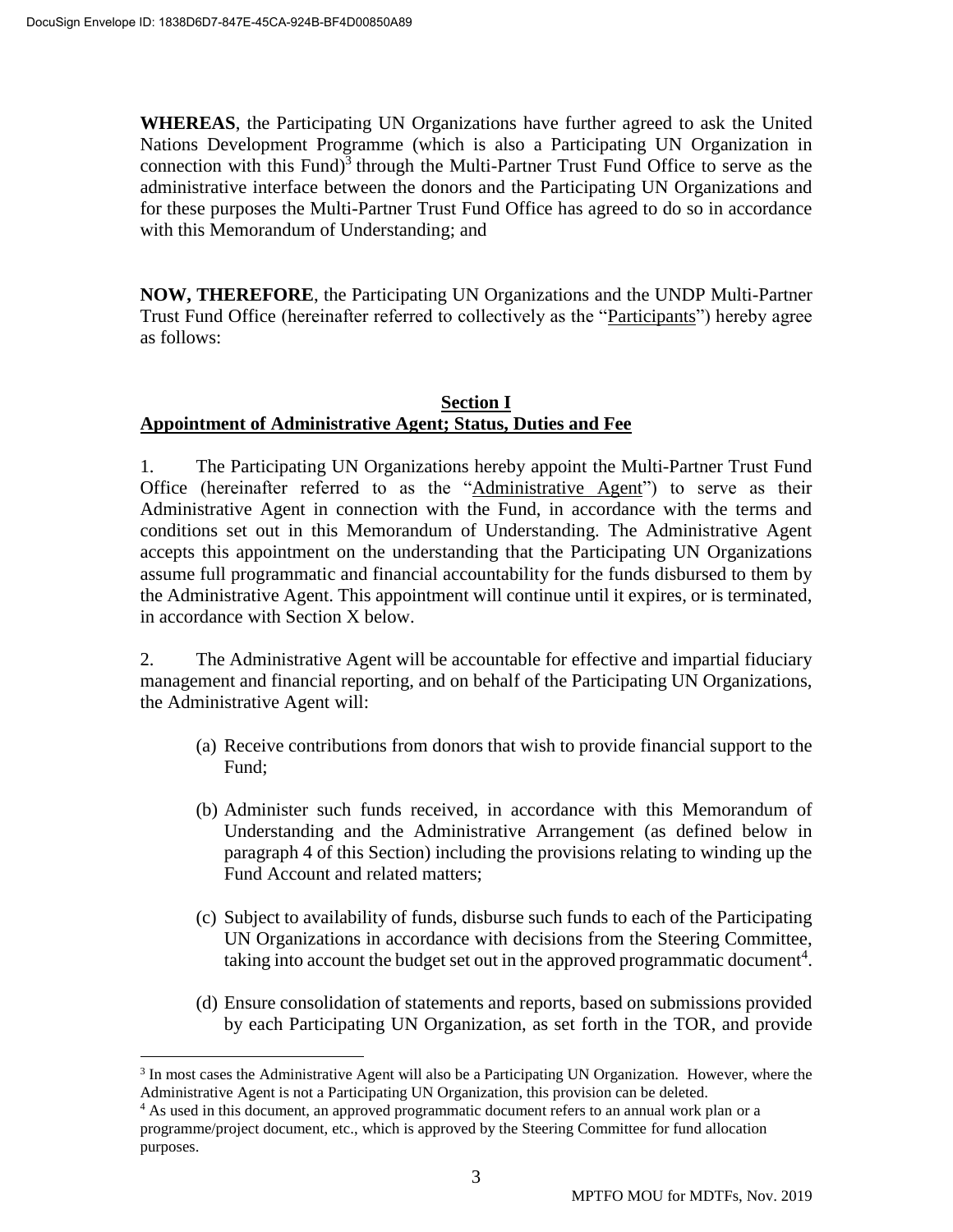these to each donor, that has contributed to the Fund and to the Steering Committee;

- (d) Provide final reporting, including notification that the Fund has been operationally completed, in accordance with Section IV below;
- (e) Disburse funds to any Participating UN Organization for any additional costs of the tasks that the Steering Committee may decide to allocate (as referred to in Section I, paragraph 3 below) in accordance with the TOR.

3. The Steering Committee may request any of the Participating UN Organizations, to perform additional tasks in support of the Fund not related to the Administrative Agent functions detailed in Section I, paragraph 2 above and subject to the availability of funds. Costs for such tasks will be agreed in advance and with the approval of the Steering Committee be charged to the Fund as direct costs.

4. The Administrative Agent will enter into a Standard Administrative Arrangement, in the form attached hereto as ANNEX B (hereinafter referred to as an "Administrative Arrangement"), with each donor that wishes to provide financial support to the Fund. The Administrative Agent will ensure the posting of a copy of the template Administrative Arrangement, as well as information on donor contributions, on the website of the Administrative Agent [\(http://mptf.undp.org\)](http://mptf.undp.org/).

5. None of the Participating UN Organizations will be responsible for the acts or omissions of the Administrative Agent or its personnel, or of persons performing services on its behalf, except in regard to its respective contributory acts or omissions. With respect to contributory acts or omissions of the Participating UN Organizations, the resulting responsibility will be apportioned among them or any one of them to the extent of such contributory acts or omissions, or as may otherwise be agreed. In addition, donors will not be responsible or liable for the activities of the Participants as a result of this Memorandum of Understanding.

6. The Administrative Agent will be entitled to allocate an administrative fee of one percent (1%) of the amount contributed by each donor signing an Administrative Arrangement, to meet the Administrative Agent's costs of performing the Administrative Agent's functions described in this Memorandum of Understanding.

7. Where the Administrative Agent is also a Participating UN Organization, a clear delineation, including distinct reporting lines and an accountability framework, will be established and maintained within the organization designated as the Administrative Agent between its functions as an Administrative Agent and its functions as a Participating UN Organization.

8. The Administrative Agent will be entitled to charge to the Fund a direct cost charge in an amount(s) consistent with then-current UNDG guidance to cover the cost of continuing to render Administrative Agent functions if and when the Steering Committee agrees to extend the Fund beyond the End Date with no further contribution(s) to the Fund.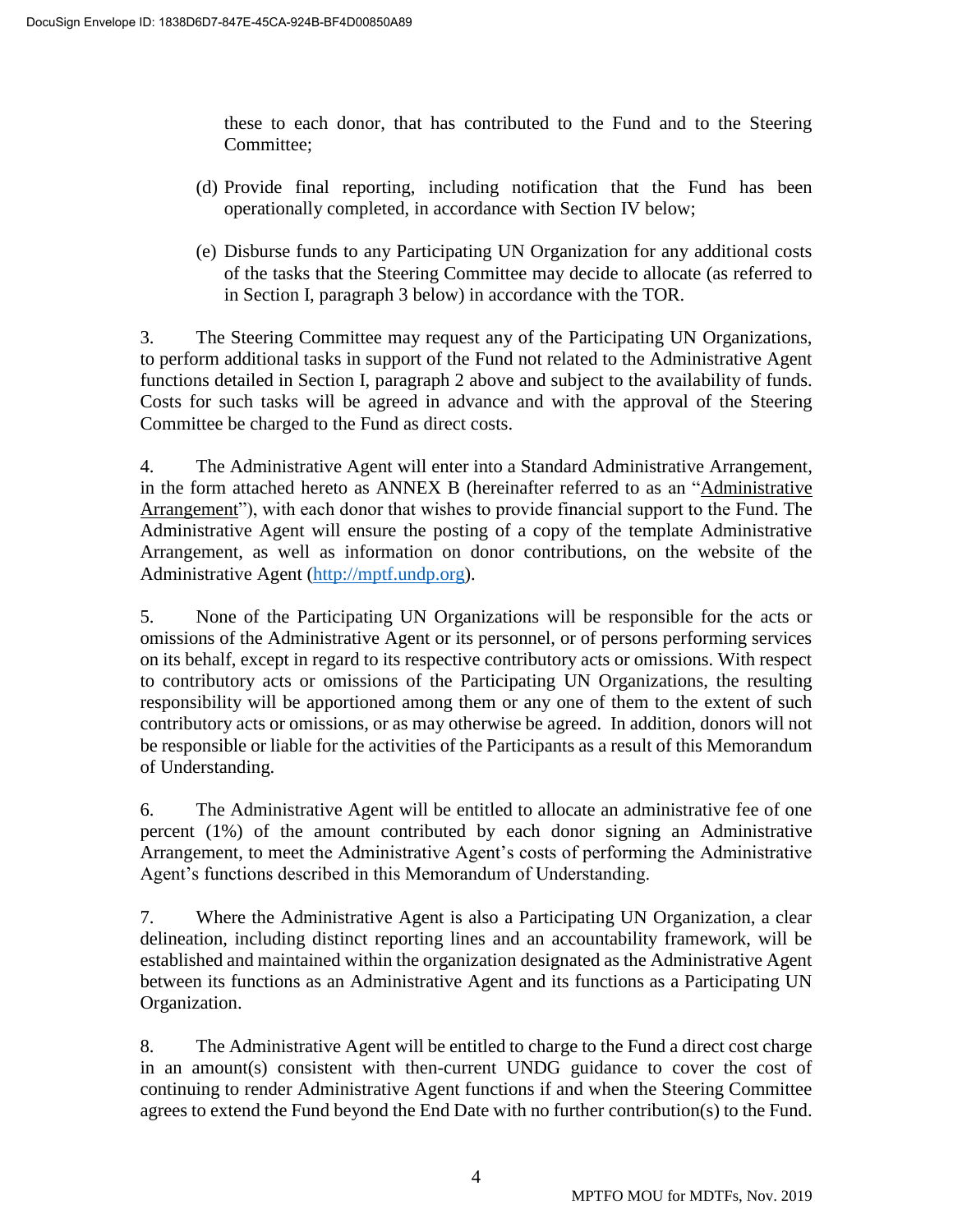# **Section II Financial Matters**

#### The Administrative Agent

1. The Administrative Agent will establish a separate ledger account under its financial regulations and rules for the receipt and administration of the funds received pursuant to the Administrative Arrangement (hereinafter referred to as the "Fund Account"). The Fund Account will be administered by the Administrative Agent in accordance with the regulations, rules, policies and procedures applicable to it, including those relating to interest.

2. The Administrative Agent will not absorb gains or losses on currency exchanges which will increase or decrease the funds available for disbursements to Participating UN Organizations.

3. Subject to the availability of funds, the Administrative Agent will make disbursements from the Fund Account in accordance with decisions from the Steering Committee, in line with the budget set forth in the approved programmatic document. The disbursements will consist of direct and indirect costs as set out in the budget.

4. The Administrative Agent will normally make each disbursement within five (5) business days after receipt of the relevant approved programmatic document, in accordance with the decisions received from the Steering Committee in line with the TOR, along with a copy of the relevant approved programmatic document, signed by all the parties concerned. The Administrative Agent will transfer funds to each Participating UN Organization through wire transfer. Each Participating UN Organization will advise the Administrative Agent in writing of the bank account for transfers pursuant to this Memorandum of Understanding. When making a transfer to a Participating UN Organization, the Administrative Agent will notify that Participating UN Organization's Treasury Operations of the following: (a) the amount transferred, (b) the value date of the transfer; and (c) that the transfer is from the Multi-Partner Trust Fund Office in respect of the Fund pursuant to this Memorandum of Understanding.

5. Where the balance in the Fund Account on the date of a scheduled disbursement is insufficient to make that disbursement, the Administrative Agent will consult with the Steering Committee and make a disbursement, if any, in accordance with the Steering Committee's decisions.

#### The Participating UN Organizations

6. Each Participating UN Organization will establish a separate ledger account under its financial regulations and rules for the receipt and administration of the funds disbursed to it by the Administrative Agent from the Fund Account. That separate ledger account will be administered by each Participating UN Organization in accordance with its own regulations, rules, policies and procedures, including those relating to interest.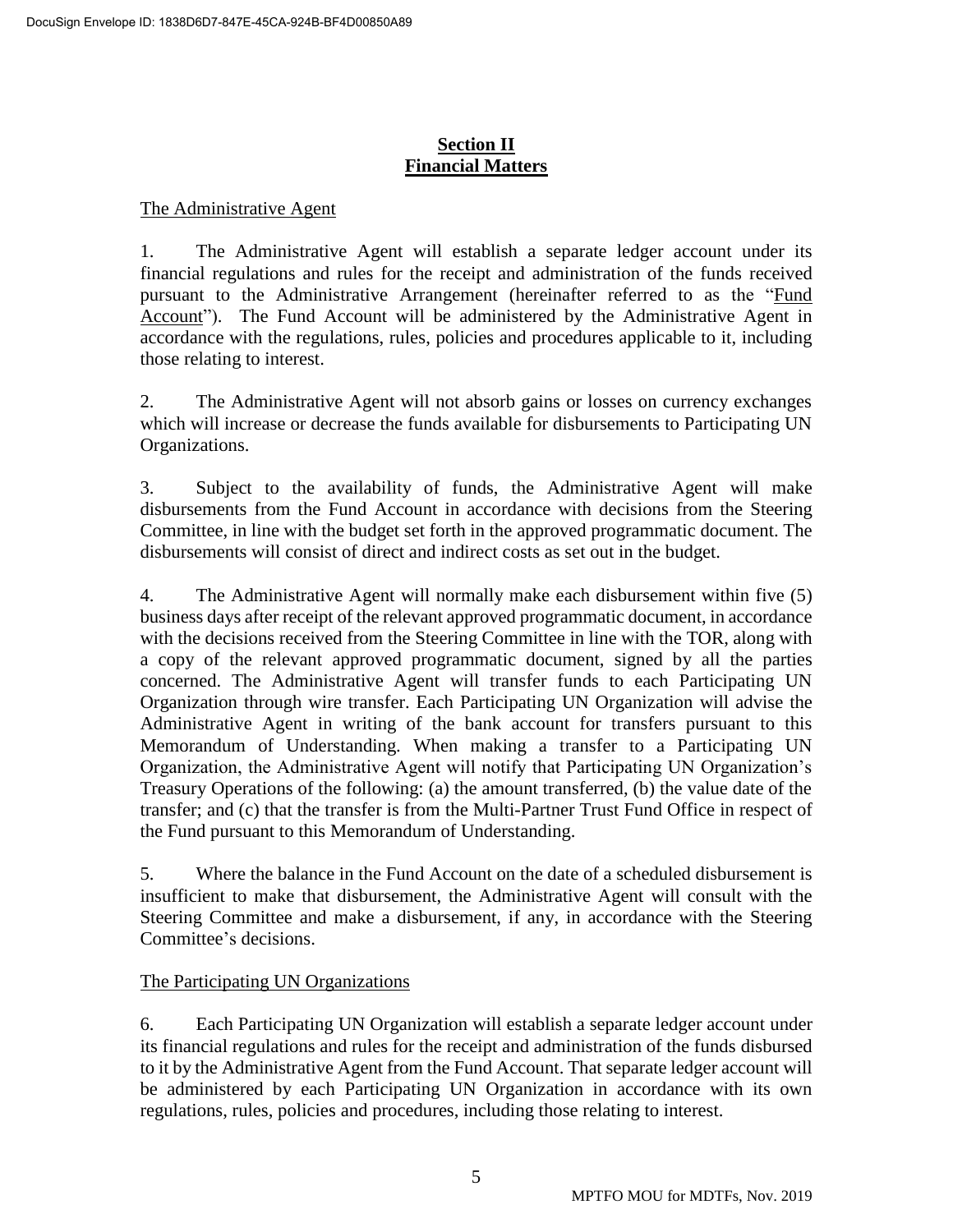7. Each Participating UN Organization will use the funds disbursed to it by the Administrative Agent from the Fund Account to carry out the activities for which it is responsible as set out in the approved programmatic document, as well as for its indirect costs. The Participating UN Organizations will commence and continue to conduct operations for the Fund activities only upon receipt of disbursements made by the Administrative Agent in accordance with Section II, paragraph 3 above. The Participating UN Organizations will not make any commitments above the amount disbursed against the approved programmatic document. If there is a need to exceed the amount disbursed, the Participating UN Organization concerned will submit a supplementary budget request to the Steering Committee showing the further financing that will be necessary. If no such further financing is available, the activities to be carried out under the approved programmatic document may be reduced or, if necessary, terminated by the Participating UN Organization.

8. The Participating UN Organizations recognize that each of the donors signing an Administrative Arrangement has reserved the right to discontinue future deposits of its contribution if there is: (i) failure to fulfil any obligations under the Administrative Arrangement including those related to Section VIII; (ii) if there are substantial revisions of the TOR; or (iii) if there are credible allegations of improper use of the funds in accordance with Section VII of this Memorandum of Understanding (Section VIII of the Administrative Arrangement); provided however that before doing so, the Administrative Agent, the Steering Committee and the donor will consult with a view to promptly resolving the matter.

9. Indirect costs of the Participating UN Organizations recovered through programme support costs will be seven percent (7%). All other costs incurred by each Participating UN Organization in carrying out the activities for which it is responsible under the Fund will be recovered as direct costs.

# **Section III Activities of the Participating UN Organizations**

# Implementation of the Fund

1. The implementation of the programmatic activities will be the responsibility of the Participating UN Organizations and will be carried out by each Participating UN Organization in accordance with its own applicable regulations, rules, policies and procedures including those relating to procurement as well as the selection and assessment of implementing partners. Accordingly, personnel will be engaged and administered, equipment, supplies and services purchased, and contracts entered into in accordance with the provisions of such regulations, rules, policies and procedures.

2. Ownership of equipment and supplies procured, and intellectual property rights associated with works produced, using funds transferred to the Participating UN Organisations under this Memorandum of Understanding will be determined in accordance with the regulations, rules, policies and procedures applicable to such Participating UN Organizations, including any agreement with the relevant Host Government, if applicable.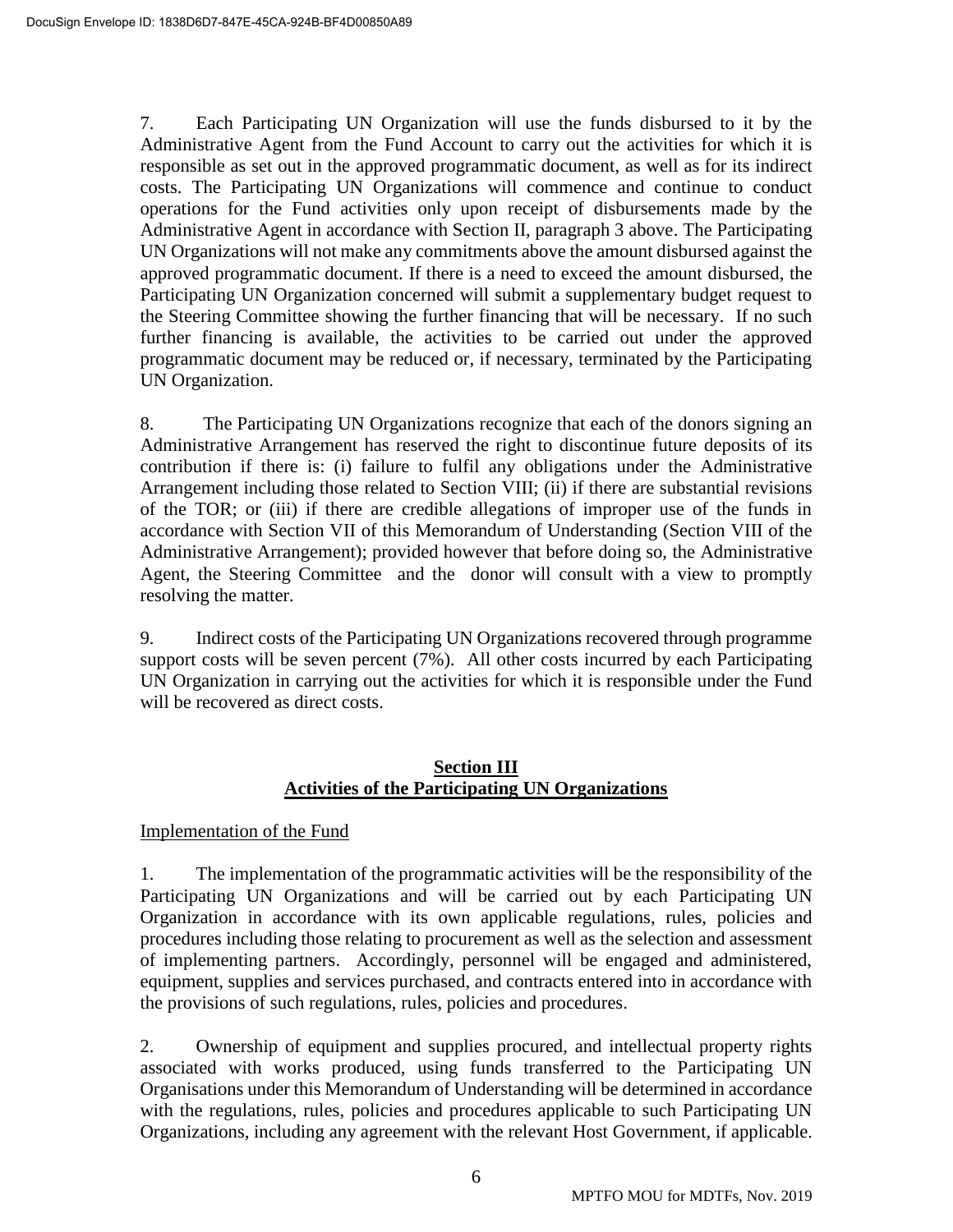3. Each Participating UN Organization will establish appropriate programmatic safeguard measures in the design and implementation of its Fund activities, thereby promoting the shared values, norms and standards of the United Nations system. These measures may include, as applicable, the respect of international conventions on the environment, on children's rights, and internationally agreed core labour standards.

4. As an exceptional measure, particularly during the start-up phase of the Fund, subject to conformity with their financial regulations, rules and policies, Participating UN Organizations may elect to start implementation of Fund activities in advance of receipt of initial or subsequent transfers from the Fund Account by using their own resources. Such advance activities will be undertaken in agreement with the Steering Committee on the basis of funds it has allocated or approved for implementation by the particular Participating UN Organization following receipt by the Administrative Agent of signed Administrative Arrangements from donors contributing to the Fund. Participating UN Organizations will be solely responsible for decisions to initiate such advance activities or other activities outside the parameters set forth above.

5. Any modifications to the scope of the approved programmatic document, including as to its nature, content, sequencing or the duration thereof by the Participating UN Organization(s), will be subject to the approval of the Steering Committee. The Participating UN Organization will promptly notify the Administrative Agent through the Steering Committee of any change in the budget as set out in the approved programmatic document.

6. Where a Participating UN Organization wishes to carry out its Fund activities through or in collaboration with a third party, it will be responsible for discharging all commitments and obligations with such third parties, and no other Participating UN Organization, nor the Administrative Agent, will be responsible for doing so.

7. In carrying out their programmatic activities, none of the Participating UN Organizations will be considered as an agent of any of the others and, thus, the personnel of one will not be considered as staff members, personnel or agents of any of the others. Without restricting the generality of the preceding sentence, none of the Participating UN Organizations will be liable for the acts or omissions of the other Participating UN Organizations or their personnel, or of persons performing services on their behalf.

8. Each Participating UN Organization will ensure the Administrative Agent is advised in writing when all activities for which it is responsible under the approved programmatic document have been operationally completed. Financial closure must be completed within eighteen (18) months after operational closure or according to the time period specified in the financial regulations and rules of the Participating UN Organization, whichever one comes first.

# Special Provisions regarding Financing of Terrorism

9. Consistent with UN Security Council Resolutions relating to terrorism, including UN Security Council Resolution 1373 (2001) and 1267 (1999) and related resolutions, the

7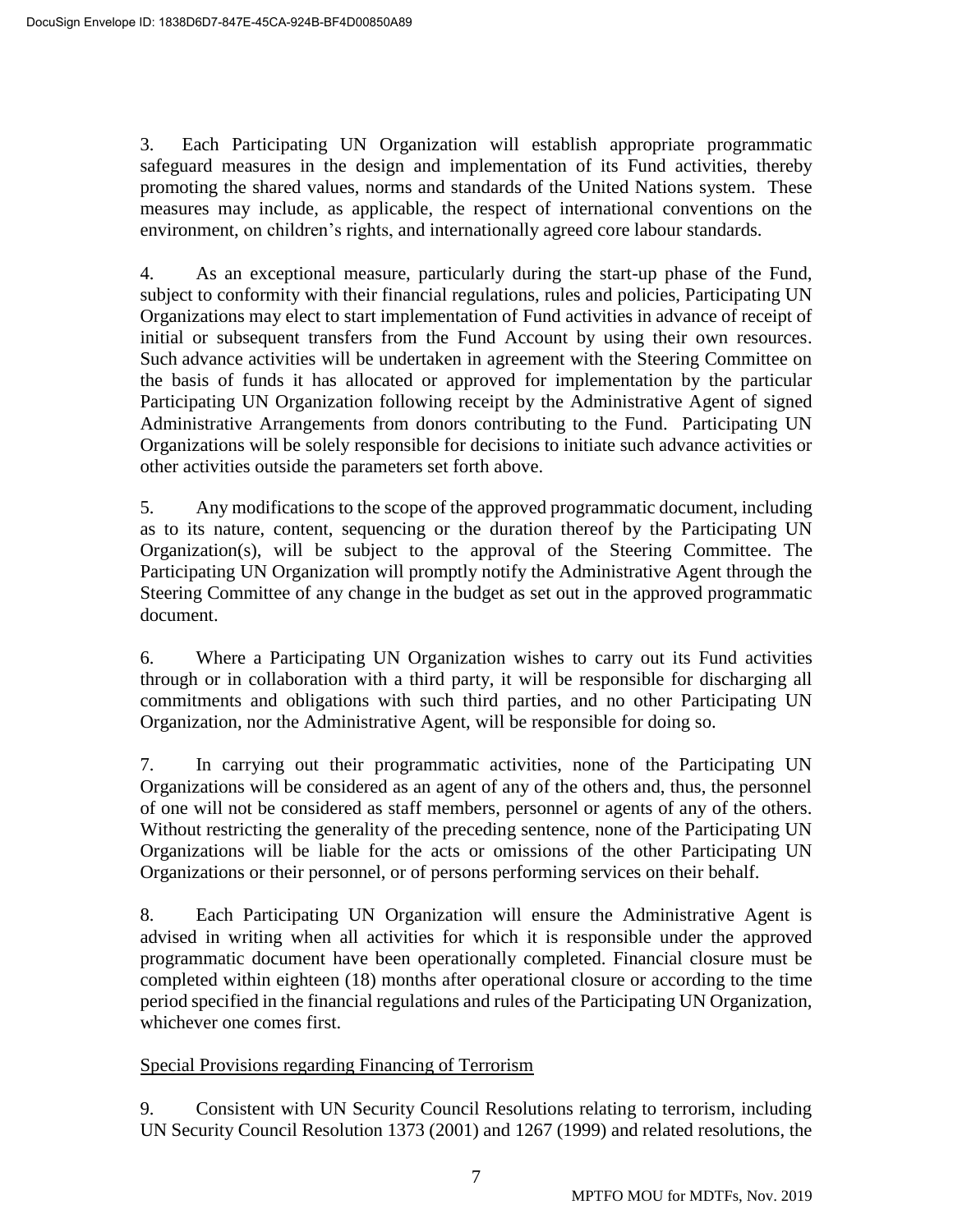Participants are firmly committed to the international fight against terrorism, and in particular, against the financing of terrorism. Similarly, all Participants recognize their obligation to comply with any applicable sanctions imposed by the UN Security Council. Each of the Participating UN Organizations will use all reasonable efforts to ensure that the funds transferred to it in accordance with this Memorandum of Understanding are not used to provide support or assistance to individuals or entities associated with terrorism as designated by any UN Security Council sanctions regime. If, during the term of this Memorandum of Understanding, a Participating UN Organization determines that there are credible allegations that funds transferred to it in accordance with this Memorandum of Understanding have been used to provide support or assistance to individuals or entities associated with terrorism as designated by any UN Security Council sanctions regime it will as soon as it becomes aware of it inform the Steering Committee, the Administrative Agent and the donor(s) and, in consultation with the donors as appropriate, determine an appropriate response.

# **Section IV Reporting**

# Financial Reports

1. Each Participating UN Organization will provide the Administrative Agent with the following financial statements and reports prepared in accordance with the accounting and reporting procedures applicable to the Participating UN Organization concerned, as set forth in the TOR. The Participating UN Organizations will endeavour to harmonize their reporting formats to the extent possible.

- (a) Annual financial report as of 31 December with respect to the funds disbursed to it from the Fund Account, to be provided no later than four (4) months (30 April) after the end of the calendar year; and
- (b) Certified final financial statements and final financial reports after the completion of the activities in the approved programmatic document, including the final year of the activities in the approved programmatic document, to be provided no later than five (5) months (31 May) after the end of the calendar year in which the financial closure of the activities in the approved programmatic document occurs, or according to the time period specified in the financial regulations and rules of the Participating UN Organization, whichever is earlier.

#### **Narrative Reports**

2. Each Participating UN Organization will provide the Administrative Agent with the following narrative reports prepared in accordance with the reporting procedures applicable to the Participating UN Organization concerned, as set forth in the TOR. The Participating UN Organizations will endeavour to harmonize their reporting formats to the extent possible.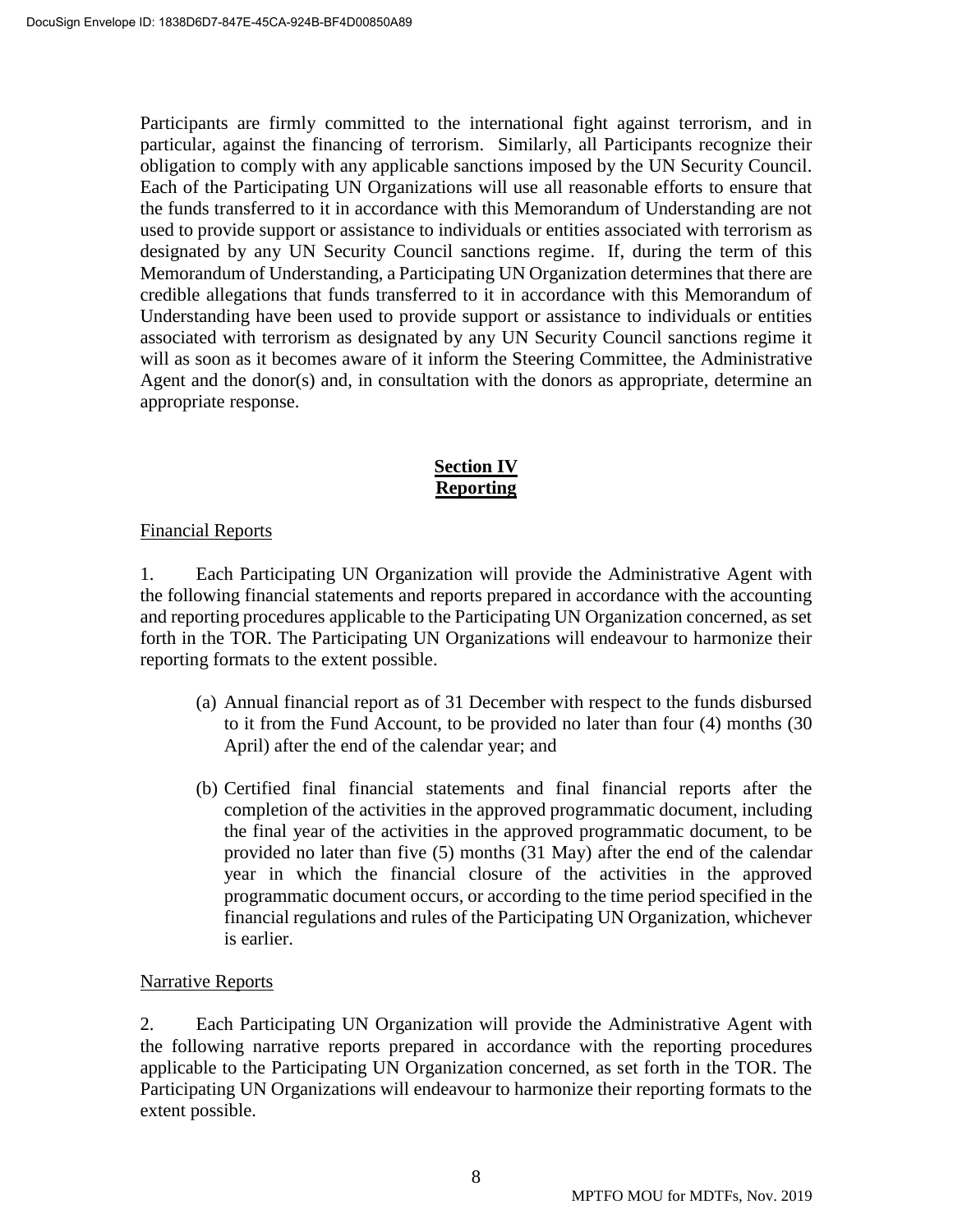- (a) Annual narrative progress reports, to be provided no later than three (3) months (31 March) after the end of the calendar year; and
- (b) Final narrative reports, after the completion of the activities in the approved programmatic document, including the final year of the activities in the approved programmatic document, to be provided no later than four months (30 April) after the end of the calendar year in which the operational closure of the activities in the approved programmatic document occurs.

3. The Administrative Agent will ensure the preparation of consolidated narrative progress and financial reports, based on the reports provided in Section IV paragraphs 1 and 2 above, and will provide these consolidated reports to each donor that has contributed to the Fund, as well as the Steering Committee, in accordance with the timetable established in the Administrative Arrangement.

4. The annual and final reports will be results-oriented and evidence based. Annual and final narrative reports will compare actual results with expected results at the output and outcome level, and explain the reasons for over or underachievement. The final narrative report will also contain an analysis of how the outputs and outcomes have contributed to the overall impact of the Fund. The financial reports will provide information on the use of financial resources against the outputs and outcomes in the agreed results framework.

5. The Administrative Agent will also provide the donors, Steering Committee and Participating UN Organizations with the following reports on its activities as Administrative Agent:

- a) Certified annual financial statement ("Source and Use of Funds" as defined by UNDG guidelines) to be provided no later than five months (31 May) after the end of the calendar year; and
- b) Certified final financial statement ("Source and Use of Funds") to be provided no later than five months (31 May) after the end of the calendar year in which the financial closing of the Fund occurs.

6. Consolidated reports and related documents will be posted on the website of the Administrative Agent [\(http://mptf.undp.org\)](http://mptf.undp.org/).

# **Section V Monitoring and Evaluation**

# Monitoring

1. Monitoring of the Fund will be undertaken in accordance with the TOR. The Participants and the donor(s) will hold consultations at least annually, as appropriate, to review the status of the Fund. In addition, the Participants and the donor(s) will discuss any substantive revisions to the Fund, and promptly inform each other about any significant circumstances and major risks, including those related to Section VIII, which interfere or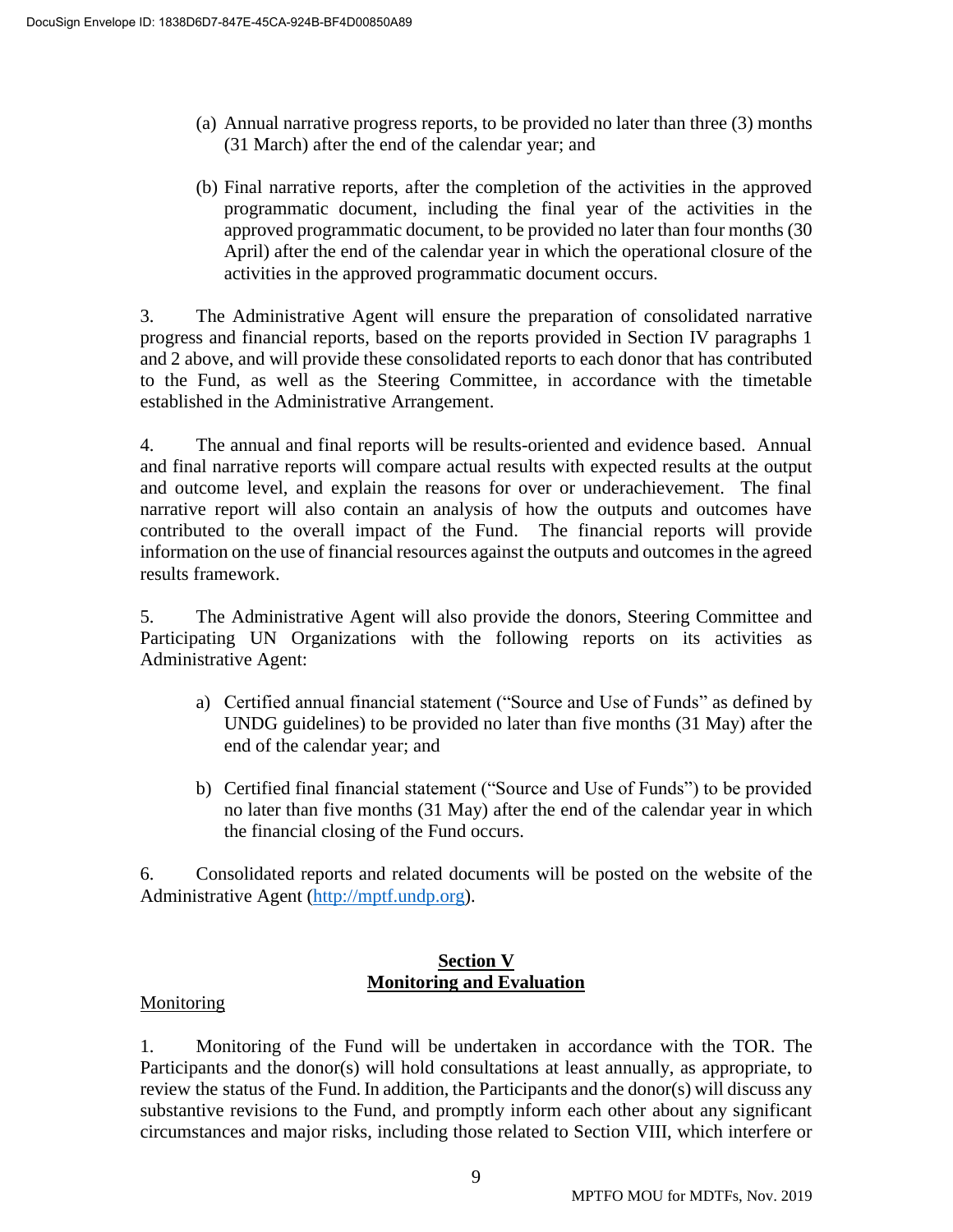threaten to interfere with the successful achievement of the outcomes outlined in the TOR, financed in full or in part through contributions from the donor(s).

#### Evaluation

2. Evaluation of the Fund including, as necessary and appropriate, joint evaluation by the Participants, the donor(s), the Host Governments and other partners will be undertaken in accordance with the TOR.

3. The Steering Committee and/or Participating UN Organizations will recommend a joint evaluation if there is a need for a broad assessment of results at the level of the Fund or at the level of an outcome within the Fund. The joint evaluation report will be posted on the website of the Administrative Agent [\(http://mptf.undp.org\)](http://mptf.undp.org/).

4. In addition, the Participants recognize that the donor(s) may, separately or jointly with other partners, take the initiative to evaluate or review their cooperation with the Administrative Agent and the Participating UN Organizations under this Memorandum of Understanding, with a view to determining whether results are being or have been achieved and whether contributions have been used for their intended purposes. The Administrative Agent and the Participating UN Organizations will be informed about such initiatives, will be consulted on the scope and conduct of such evaluations or reviews and will be invited to join. The Participants will upon request assist in providing relevant information within the limits of their regulations, rules, policies and procedures. All costs will be borne by the respective donor, unless otherwise agreed. It is understood by the Participants that such evaluation or review will not constitute a financial, compliance or other audit of the Fund including any programmes, projects or activities funded under this Memorandum of Understanding.

# **Section VI Audit**

#### External and Internal Audit

1. The activities of the Administrative Agent and each Participating UN Organization in relation to the Fund will be exclusively audited by their respective internal and external auditors in accordance with their own financial regulations and rules. The corresponding external and internal audit reports will be disclosed publicly unless the relevant policies and procedures of each of the relevant Participants provide otherwise.

#### Joint Internal Audits

2. The Internal Audit Services of the Participants involved in the Fund may consider conducting joint internal audits thereof in accordance with the Framework for Joint Internal Audits of UN Joint Activities, including its risk-based approach and provisions for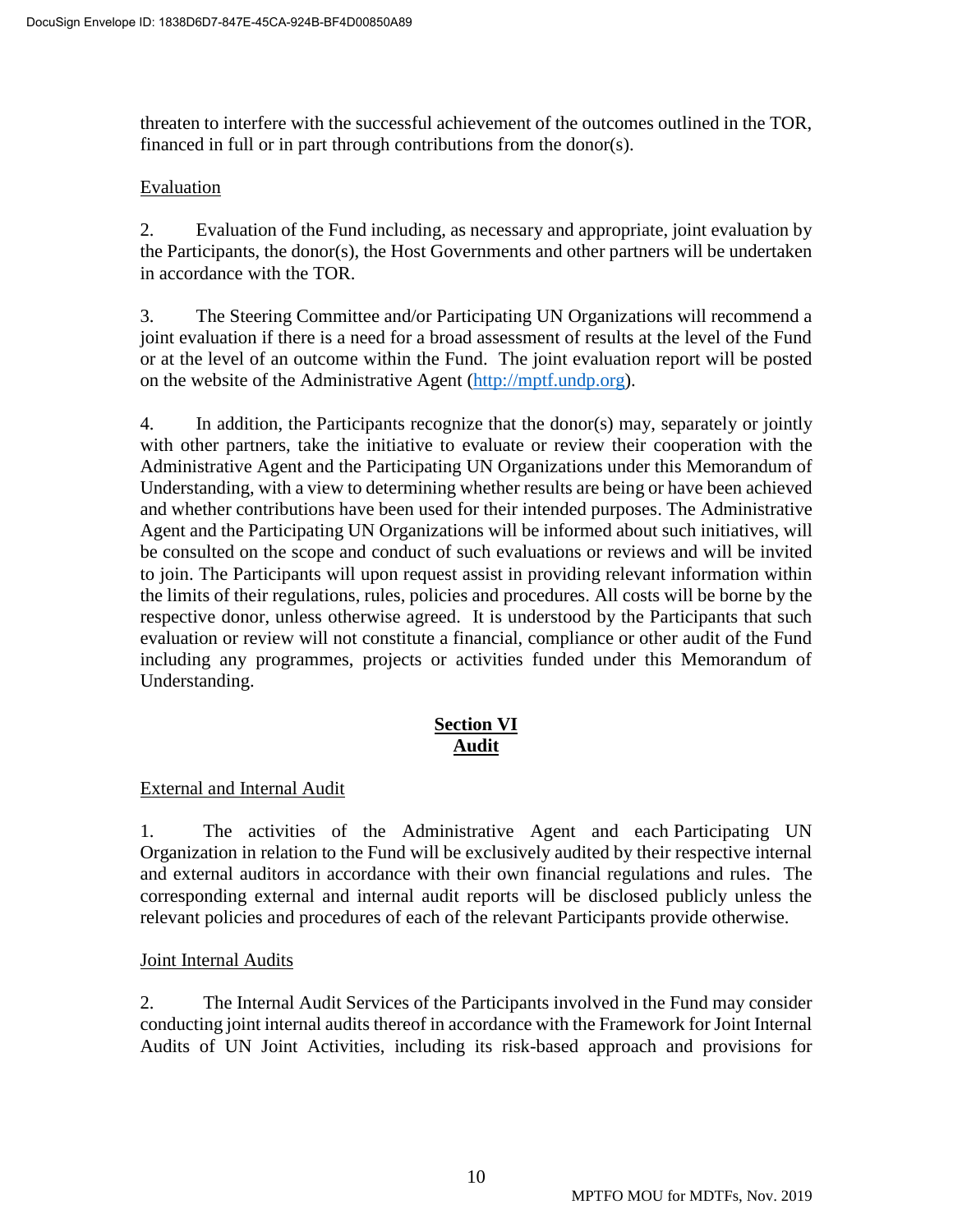disclosure of internal audit reports related to the Fund. In doing so, the Internal Audit Services of the Participants will consult with the Steering Committee.

#### Cost of Internal Audits

3. The total costs of internal audit activities in relation to the Fund will be borne by the Fund.

#### Audits of Implementing Partners

4. The part of the contribution transferred by a Participating UN Organization to its implementing partners for activities towards the implementation of the Fund will be audited as provided under that Participating UN Organization's financial regulations and rules, as well as its policies and procedures. The disclosure of the corresponding audit reports will be made according to the policies and procedures of that Participating UN Organization.

# **Section VII Fraud, Corruption and Unethical Behaviour**

1. The Participants are firmly committed to take all necessary precautions to avoid and address corrupt, fraudulent, collusive, coercive, unethical, or obstructive practices. The Participants recognize that it is important that all United Nations staff, individual contractors, implementing partners, vendors and any third parties which are involved either in joint activities or in those of the Administrative Agent or Participating UN Organization (such individuals and entities being hereinafter referred to, together, as the "Individuals/Entities", and individually as the "Individual/Entity") must adhere to the highest standard of integrity as defined by each Participant. To this end, each Participant will maintain standards of conduct that govern the performance of the Individuals/Entities, to prohibit practices which are contrary to this highest standard in any activity related to the Fund. If an Individual/Entity is a UN organization, the Participating UN Organization engaging that Individual/Entity will rely upon that Individual's/Entity's standard of integrity. The Individuals/Entities must not engage in corrupt, fraudulent, collusive, coercive, unethical, or obstructive practices, as defined below.

- 2. In this Memorandum of Understanding,
	- (a) "Corrupt practice" means the offering, giving, receiving, or soliciting, directly or indirectly, of anything of value to influence improperly the actions of another individual or entity;
	- (b) "Fraudulent practice" means any act or omission, including misrepresentation, that knowingly or recklessly misleads, or attempts to mislead, an individual or an entity to obtain a financial or other benefit, or to avoid an obligation;
	- (c) "Collusive practice" means an arrangement between two or more individuals and/or entities designed to achieve an improper purpose, including influencing improperly the actions of another individual or entity;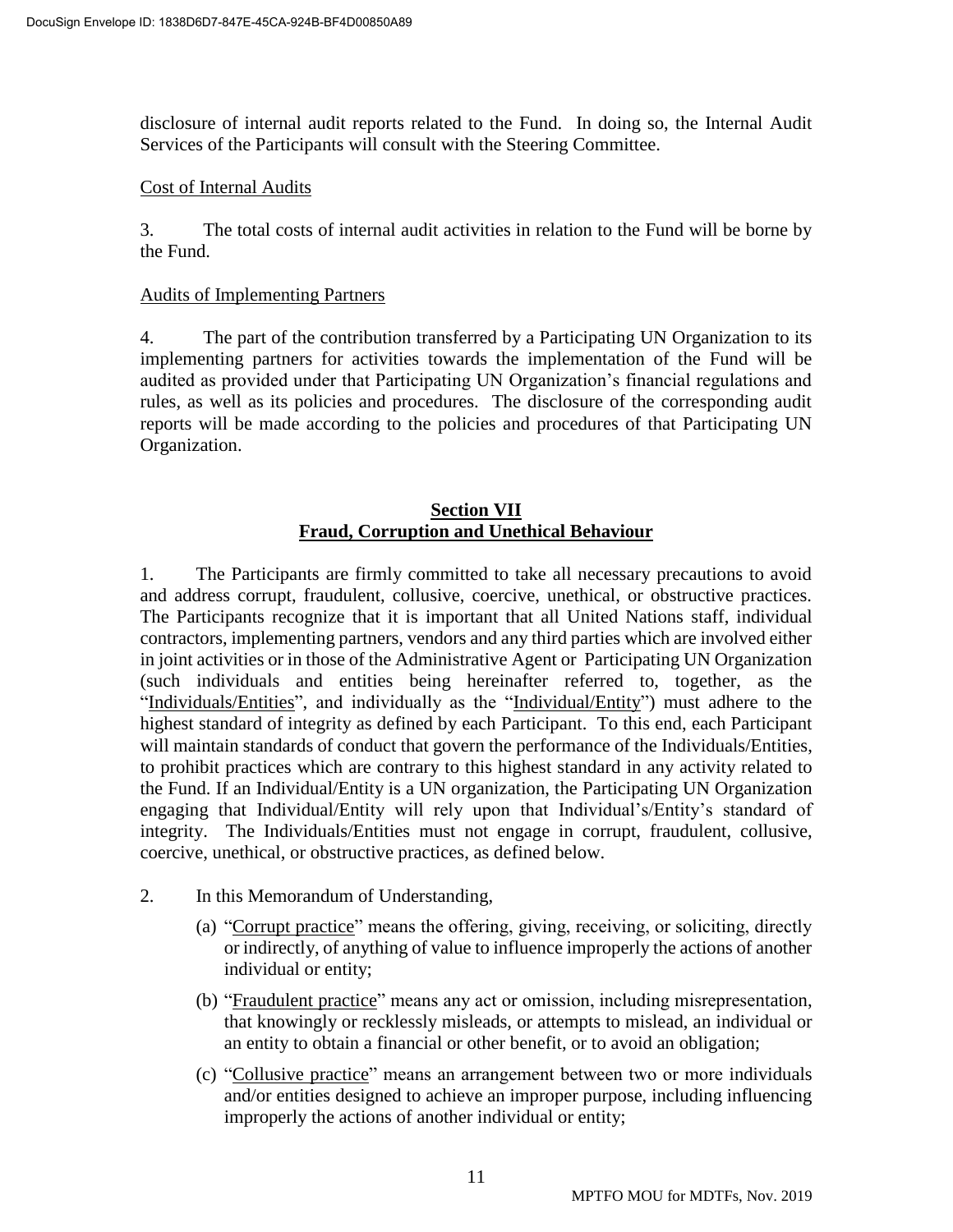- (d) "Coercive practice" means impairing or harming, or threatening to impair or harm, directly or indirectly, any individual or entity or the property of the individual or entity to influence improperly the actions of an individual or entity;
- (e) "Unethical practice" means the conduct of behavior that is contrary to staff or supplier codes of conduct such as those relating to conflict of interest, gifts and hospitality, and post-employment provisions; and
- (f) "Obstructive practice" means acts or omissions intended to materially impede the exercise of contractual rights of audit, investigation and access to information, including destruction, falsification, alteration or concealment of evidence material to an investigation into allegations of fraud and corruption.

#### Investigations

3. (a) Investigations of allegations of wrongdoing by Individuals/Entities involved in the Fund which are contracted by a Participant will be carried out by the Investigation Service of the Participant with which the potential subject of investigation is contracted, in accordance with that Participant's internal policies and procedures.

(b)

(i) In the event that the Investigation Service of a Participant determines that an allegation in relation to the implementation of activities for which that Participant is accountable is credible enough to warrant an investigation, it will promptly notify the Steering Committee (and the Administrative Agent, if such Participant is not the Administrative Agent) of the Fund, to the extent that such notification does not jeopardize the conduct of the investigation, including but not limited to the prospects of recovery of funds or the safety or security of persons or assets.

(ii) In the case of such notification, it is the responsibility of the Steering Committee and the Administrative Agent to communicate promptly with the relevant anti-fraud offices (or equivalent) of the donor(s).

(iii) In case of a credible allegation, the relevant Participant(s) will take timely and appropriate action in accordance with its regulations, rules, policies and procedures, which may include withholding further disbursements to the Individual(s)/Entity(ies) allegedly involved in the corrupt, fraudulent, collusive, coercive, unethical or obstructive practices as defined above.

(c)

(i) The Participant's Investigation Service reviewing the credibility of an allegation or conducting the investigation will share information as appropriate with counterpart Investigation Services of the other Participants involved in the Fund to determine the best path towards resolution of the investigation and whether the alleged wrongdoing is limited to such Participant or whether one or more other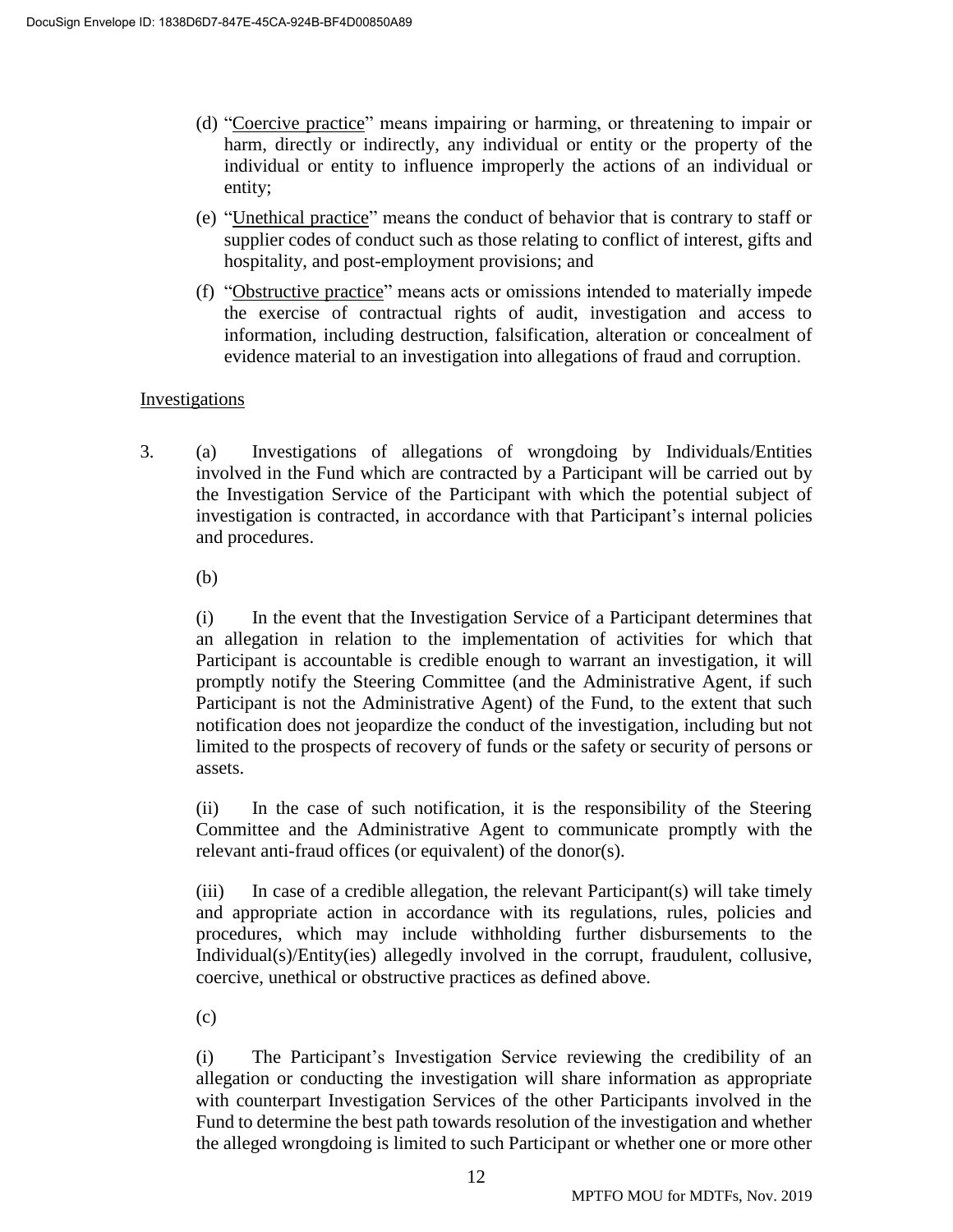Participants involved in the Fund may also be affected. If the relevant Investigation Services determine that more than one Participant could be affected by the alleged wrongdoing, they will follow the procedure described below in clause (ii).

(ii) Where a potential subject of an investigation is contracted by more than one Participant, the Investigation Services of the Participants concerned may consider conducting joint or coordinated investigations, determining which investigation framework to use.

(d) Upon completion of the internal reporting on their investigation by the Participant(s) concerned as established in their respective internal policies and procedures, the Participant(s) will provide information on the results of their investigation(s) to the Administrative Agent and the Steering Committee. Following such receipt of information on the results of the investigation(s), it is the responsibility of the Steering Committee and the Administrative Agent to communicate promptly with the relevant anti-fraud offices (or equivalent) of the donor(s).

(e) Each Participant concerned will determine what disciplinary and/or administrative measures, including referral to national authorities, may be taken as a result of the investigation, according to its internal policies and procedures on disciplinary and/or administrative measures, including vendor sanction mechanism, as appropriate. The Participant(s) concerned will share information on measures taken as a result of the investigation(s) with the Administrative Agent and the Steering Committee of the Fund. Following such receipt of information on measures taken as a result of the investigation(s), it is the responsibility of the Steering Committee and the Administrative Agent to communicate promptly with the relevant anti-fraud offices (or equivalent) of the donor(s).

# Recovery of Funds

4. If there is evidence of improper use of funds as determined after an investigation, each Participant concerned will use its best efforts, consistent with its regulations, rules, policies and procedures to recover any funds misused. With respect to any funds recovered, the relevant Participant will consult with the Steering Committee, the Administrative Agent and the donor(s). The donor(s) may request that such funds be returned to them in proportion to their contribution to the Fund, in which case the Participant would credit that portion of the funds so recovered to the Fund Account and the Administrative Agent would return that portion of such funds to the donor(s). For any such funds the donor(s) do not request to be returned to them, such funds will either be credited to the Fund Account or used by the Participant for a purpose mutually agreed upon.

5. The Participants will apply the provisions of Section VII, paragraphs 1 to 4 above in accordance with their respective accountability and oversight framework as well as relevant regulations, rules, policies and procedures.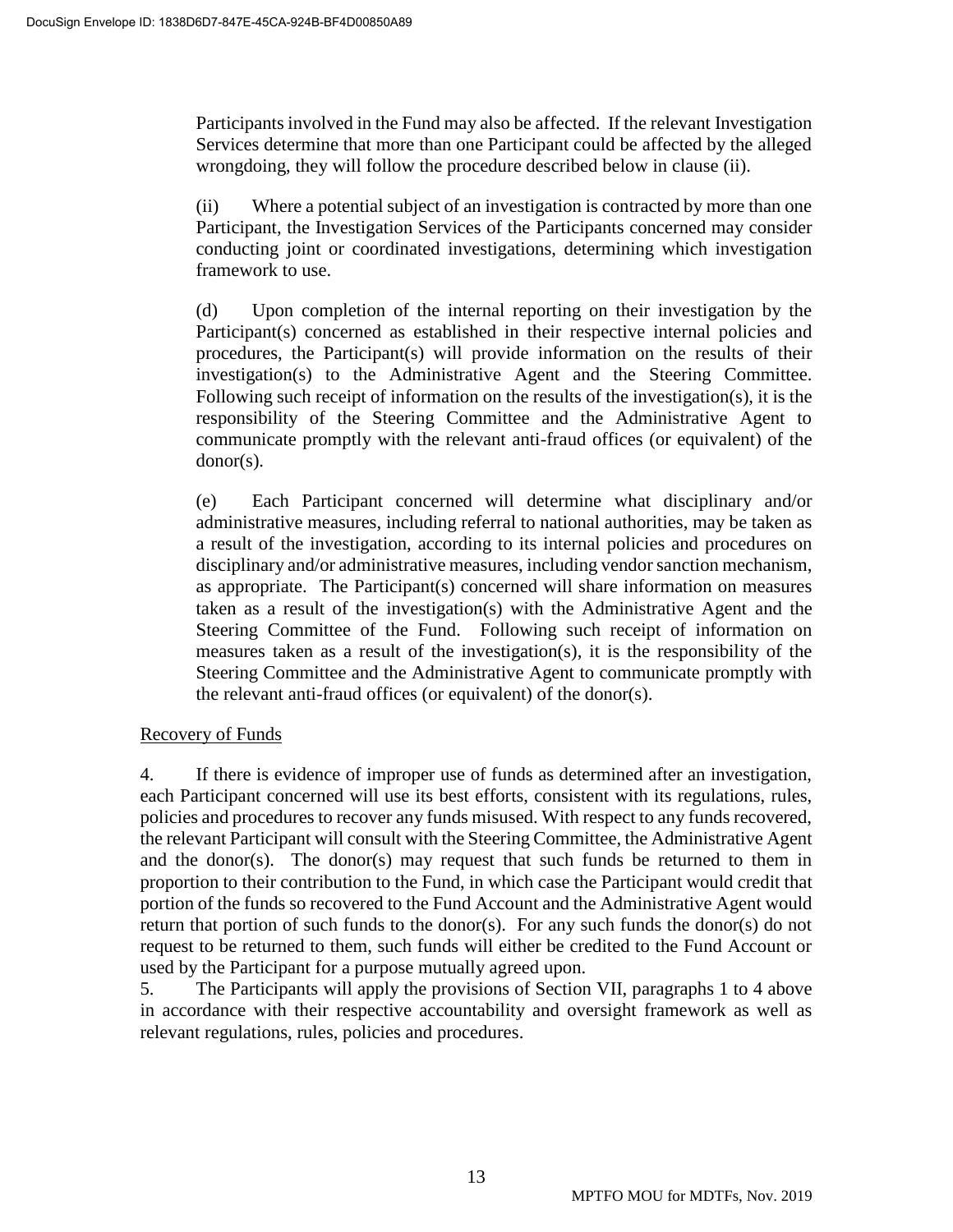### **Section VIII Sexual Exploitation and/or Sexual Abuse, and/or Sexual Harassment**

1. The Participants have zero tolerance for and are firmly committed to take all necessary measures to prevent and address instances of sexual exploitation and sexual abuse in programming activities, and sexual harassment. The Administrative Agent and the Participating UN Organizations recognize that it is important that all United Nations staff, individual contractors, implementing partners, vendors and any third parties which are involved either in joint activities or in those of the Administrative Agent or Participating UN Organization (such individuals and entities being hereinafter referred to, together as the "Individuals/Entities", and individually as the "Individual/Entity") will adhere to the highest standards of integrity and conduct as defined by each relevant UN organization. The Individuals/Entities will not engage in Sexual Exploitation, Sexual Abuse and Sexual Harassment, as defined below.

2. Definitions:

(a) "Sexual Exploitation" means any actual or attempted abuse of a position of vulnerability, differential power, or trust, for sexual purposes, including but not limited to, profiting monetarily, socially or politically from the sexual exploitation of another;

(b) "Sexual Abuse" means the actual or threatened physical intrusion of a sexual nature, whether by force or under unequal or coercive conditions; and

(c) "Sexual Harassment" means any unwelcome conduct of a sexual nature, that might reasonably be expected or be perceived to cause offense or humiliation, when such conduct interferes with work, is made a condition of employment or creates an intimidating, hostile or offensive work environment. Sexual harassment may occur in the workplace or in connection with work. While typically involving a pattern of conduct, sexual harassment may take the form of a single incident. In assessing the reasonableness of expectations or perceptions, the perspective of the person who is the target of the conduct shall be considered.

- 3. Investigation and reporting:
- (a) Investigation:

(i) Investigations of allegations of Sexual Exploitation and/or Sexual Abuse arising in programmatic activities funded by the Fund, will, where appropriate, be carried out by the Investigation Service of the relevant Participating UN Organization in accordance with its rules, regulations, policies and procedures. Where the implementing partner of that funded activity and its responsible parties, sub-recipients and other entities engaged to provide services in relation to programmatic activities are UN Organizations, investigations of such allegations will be carried out by the Investigation Service of the relevant UN Organization in accordance with their rules, regulations, policies and procedures. In cases where the relevant Participating UN Organization is not conducting the investigation itself, the relevant Participating UN Organization will require that the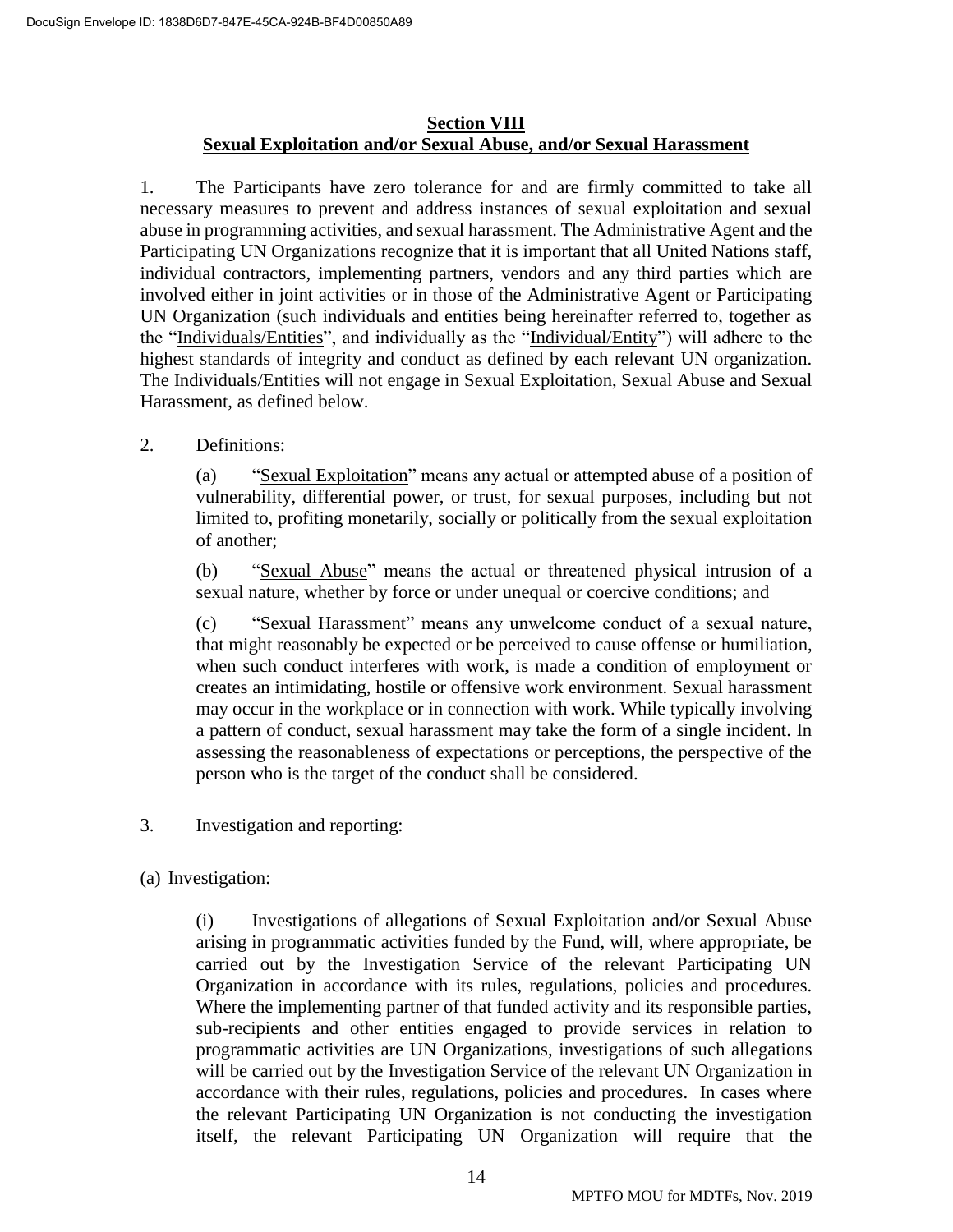implementing partner of that funded activity and its responsible parties, subrecipients and other entities engaged to provide services in relation to programmatic activities, investigate allegations of Sexual Exploitation and Sexual Abuse credible enough to warrant an investigation.

(ii) Where a potential subject of an investigation is contracted by more than one UN Organization involved in the Fund, the Investigation Services of the UN Organizations concerned (Administrative Agent or Participating UN Organization) may consider conducting joint or coordinated investigations, determining which investigation framework to use.

(iii) Investigations of allegations of Sexual Harassment by UN staff and personnel involved in the Fund and contracted by the Administrative Agent and/or each Participating UN Organisation will be carried out by the Investigation Service of the relevant UN Organization in accordance with its rules, regulations, policies and procedures.

(b) Reporting on allegations investigated by PUNOs and their implementing partners

(i) The Steering Committee, the Administrative Agent of the Fund and the Donors will be promptly notified of allegations of Sexual Exploitation and/or Sexual Abuse received/under investigation by the Participating UN Organization, as well as of any allegations credible enough to warrant an investigation received from the Participating UN Organization's implementing partners, through the Secretary-General's reporting mechanism on Sexual Exploitation and Sexual Abuse (the "Report")<sup>5</sup>, without prejudice to the status of the Participating UN Organisation.

(ii) The Participating UN Organizations that do not participate in the Report will promptly notify the Steering Committee, the Administrative Agent of the Fund and the Donors of allegations of Sexual Exploitation and/or Sexual Abuse received/under investigation by any such Participating UN Organization through their normal method of reporting of such matters to their relevant governing bodies.

(c) Reporting on credible allegations and measures taken following an investigation:

(i) The Steering Committee, the Administrative Agent of the Fund and the Donors will be promptly notified of credible allegations of Sexual Exploitation and/or Sexual Abuse investigated by the Participating UN Organization, as well as of any credible allegations that have been investigated by and received from the Participating UN Organization's implementing partners, through the Report.

(ii) In those cases where the respective Participating UN Organization determined that a case would have significant impact on a Participating UN Organisation's partnership with the Fund and/or with the Donor(s), the Participating UN Organization(s) will promptly provide information containing the

<sup>5</sup> The level of detail of information included in the Report at different stages of the investigation process can be see[n at https://www.un.org/preventing-sexual-exploitation-and-abuse/content/data-allegations-un](https://www.un.org/preventing-sexual-exploitation-and-abuse/content/data-allegations-un-system-wide)[system-wide.](https://www.un.org/preventing-sexual-exploitation-and-abuse/content/data-allegations-un-system-wide) Information is published both in real time and through monthly reports.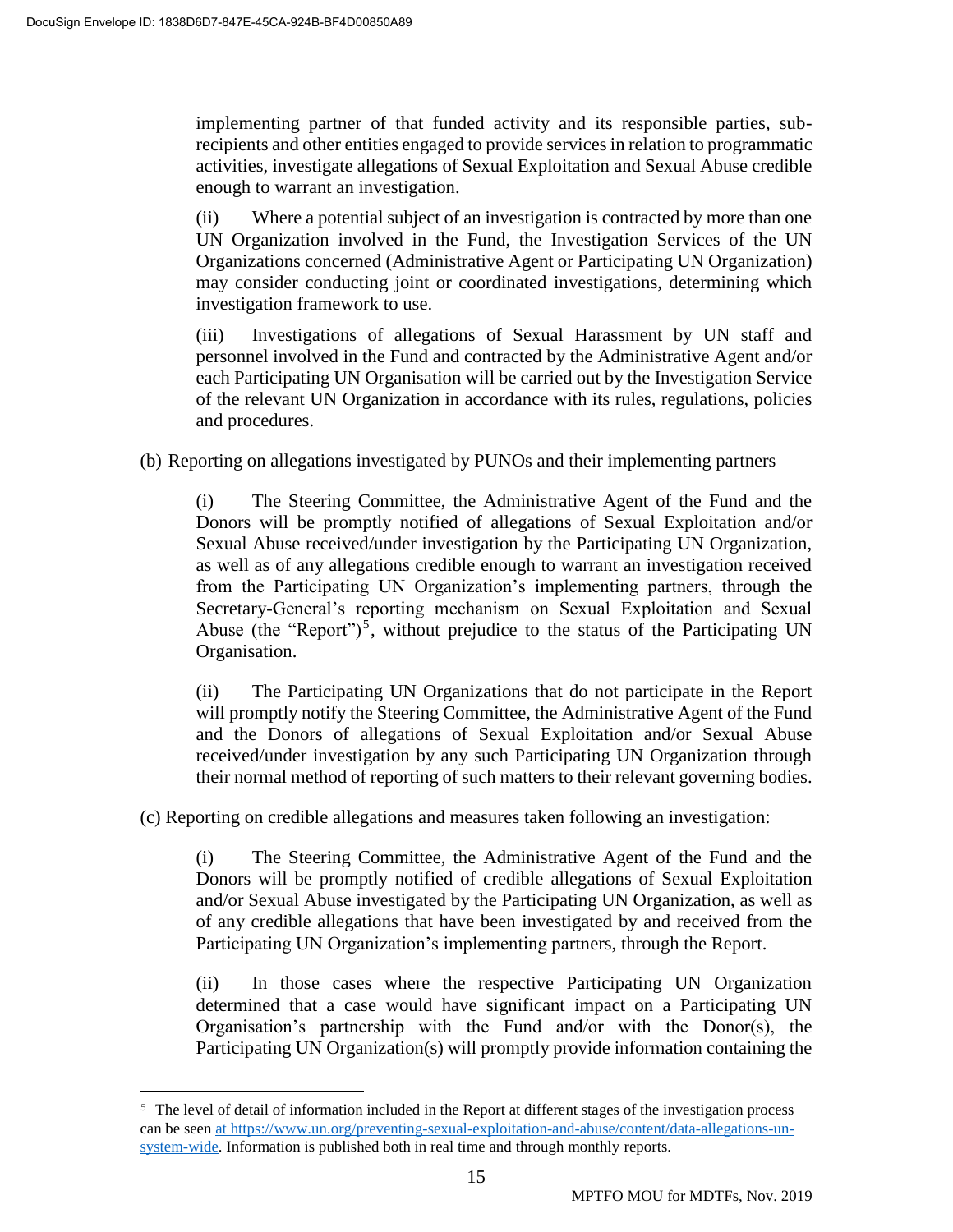level of detail as found in the Report, on the results of their investigation(s) or the investigations conducted by its implementing partners that they are aware of, with respect to the cases in the Report relating to the activities funded by the Fund, which resulted in a finding of Sexual Exploitation and/or Sexual Abuse, to the Administrative Agent and the Steering Committee Chair. Following such receipt of information on the results of the investigation(s), it is the responsibility of the Administrative Agent to communicate promptly with the relevant integrity / investigation offices (or equivalent) of the Donor.

(iii) Following a determination of a credible allegation of Sexual Exploitation and/or Sexual Abuse, each Participating UN Organization will determine what contractual, disciplinary and/or administrative measures, including referral to national authorities, may be taken as a result of an investigation, according to its internal regulations, rules, policies and procedures on disciplinary and/or administrative measures, as appropriate. The Participating UN Organization(s) concerned will share information on measures taken as a result of the credible allegation of Sexual Exploitation and/or Sexual Abuse in its programmatic activities financed by the Fund with the Administrative Agent and the Steering Committee through the Report.

(iv) With respect to credible allegations of Sexual Harassment (regarding Participating UN Organization's internal activities) the relevant Participating UN Organization will share information on measures taken with the Administrative Agent, the Steering Committee and the Donors of the Fund through their regular reporting to their relevant governing bodies. The Administrative Agent will share information on measures taken as a result of its own investigation which resulted in a finding of credible allegation of Sexual Harassment regarding its internal activities, with the Steering Committee and the Donors of the Fund through its regular reporting to its relevant governing body.

4. Any information provided by Participating UN Organizations in accordance with the foregoing paragraphs, will be shared in accordance with their respective regulations, rules, policies and procedures and without prejudice to the safety, security, privacy and due process rights of concerned individuals.

# **Section IX Communication and Transparency**

1. Subject to the regulations, rules, policies and procedures of the Participating UN Organization, each Participating UN Organization will take appropriate measures to publicize the Fund and to give due credit to the other Participating UN Organizations. Information given to the press, to the beneficiaries of the Fund, all related publicity material, official notices, reports and publications, will highlight the results achieved and acknowledge the role of the Host Government, the donors, the Participating UN Organizations, the Administrative Agent and any other relevant entities. In particular, the Administrative Agent will include and ensure due recognition of the role of each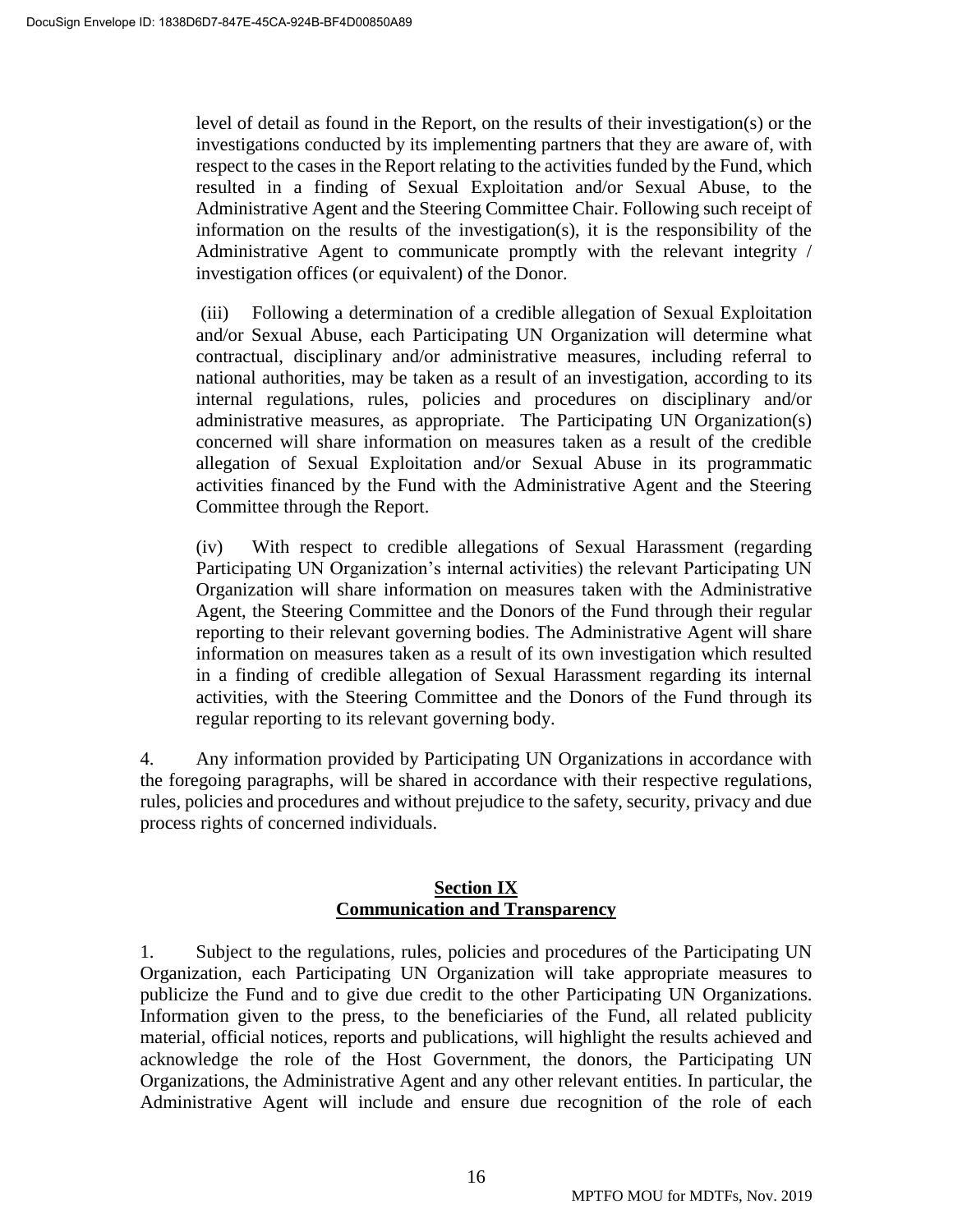Participating UN Organization and national partner in all external communications relating to the Fund.

2. The Administrative Agent in consultation with the Participating UN Organizations will ensure that decisions regarding the review and approval of the Fund as well as periodic reports on the progress of implementation of the Fund are posted, where appropriate, for public information on the website of the Administrative Agent [\(http://mptf.undp.org\)](http://mptf.undp.org/). Such reports and documents may include Steering Committee approved programmes and programmes awaiting approval, fund level annual financial and progress reports and external evaluations, as appropriate.

3. The Participants are committed to principles of transparency with regard to the implementation of the Fund, consistent with their respective regulations, rules, policies and procedures. The donors, the Administrative Agent, Participating UN Organization and the Host Government, if applicable, will endeavor to consult prior to publication or release of information regarded as sensitive.

# **Section X Expiration, Modification, Termination and Unspent Balances**

1. This Memorandum of Understanding will expire upon the delivery to the donor(s) of the certified final financial statement pursuant to Section IV, paragraph 5(b).

2. This Memorandum of Understanding may be modified only by written agreement between the Participants.

3. Any of the Participating UN Organizations may withdraw from this Memorandum of Understanding upon giving thirty (30) days' written notice to all other Participants to this Memorandum of Understanding subject to the continuance in force of paragraph 5 below for the purpose therein stated.

4. The Administrative Agent's appointment may be terminated by the Administrative Agent (on the one hand) or by the mutual agreement of all Participating UN Organizations (on the other hand) on thirty (30) days' written notice to the other Participants, subject to the continuance in force of paragraph 5 below for the purpose therein stated. In the event of such termination, the Participants will agree on measures to bring all activities to an orderly and prompt conclusion so as to minimize costs and expense.

5. Commitments assumed by the withdrawing or terminating Participants under this Memorandum of Understanding will survive the termination of this Memorandum of Understanding or the termination of the Administrative Agent or withdrawal of a Participating UN Organization to the extent necessary to permit the orderly conclusion of the activities and the completion of final reports, the withdrawal of personnel, funds and property, the settlement of accounts between the Participants hereto and the settlement of contractual liabilities that are required in respect of any subcontractors, consultants or suppliers.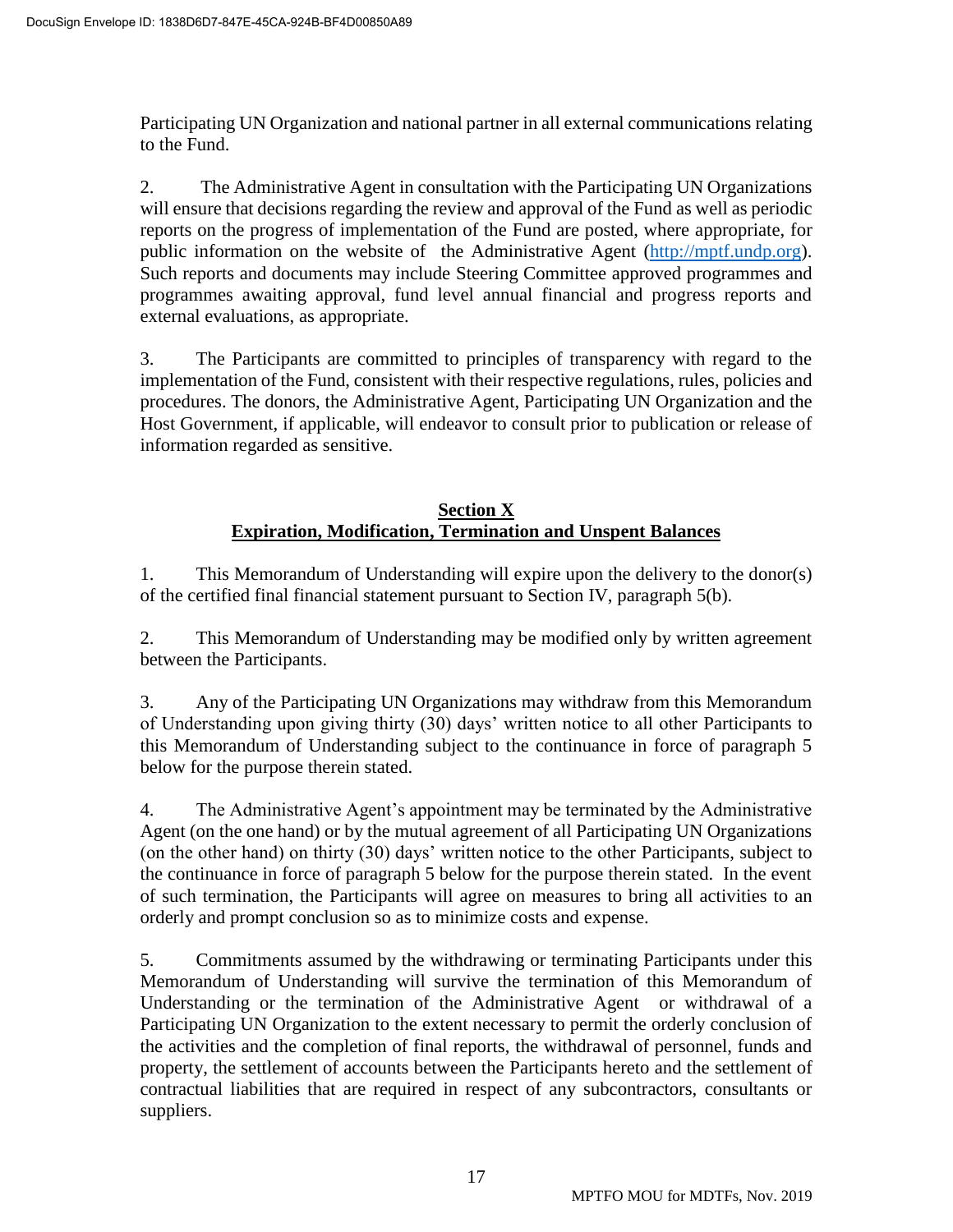6. Any balance remaining in the individual Participating UN Organizations' separate ledger accounts after operational completion of the activities for which they are responsible under the approved programmatic document will be returned to the Fund Account as soon as administratively feasible and before financial closure of those activities in line with Section III, paragraph 8. Any balance remaining in the Fund Account upon completion of the Fund will be used for a purpose mutually agreed upon or returned to the donor(s) in proportion to their contribution to the Fund as decided upon by the donor(s) and the Steering Committee.

# **Section XI Notices**

1. Any action required or permitted to be taken under this Memorandum of Understanding may be taken on behalf of the Administrative Agent by the Executive Coordinator of the Multi-Partner Trust Fund Office, or his or her designated representative, and on behalf of a Participating UN Organization by the head of office, or his or her designated representative.

2. Any notice or request required or permitted to be given or made in this Memorandum of Understanding will be in writing. Such notice or request will be deemed to be duly given or made when it will have been delivered by hand, mail or any other agreed means of communication to the Participant to which it is required to be given or made, at such Participant's address specified in ANNEX C to this Memorandum of Understanding or at such other address as the Participant will have specified in writing to the Participant giving such notice or making such request.

# **Section XII Entry into Effect**

This Memorandum of Understanding will come into effect upon signature thereof by the Participants and will continue in effect until it expires or is terminated.

#### **Section XIII Settlement of Disputes**

The Participants will use their best efforts to promptly settle through direct negotiations any dispute, controversy or claim arising out of or in connection with this Memorandum of Understanding or any breach thereof. Any such dispute, controversy or claim which is not settled within sixty (60) days from the date either Participant has notified the other Participant of the nature of the dispute, controversy or claim and of the measures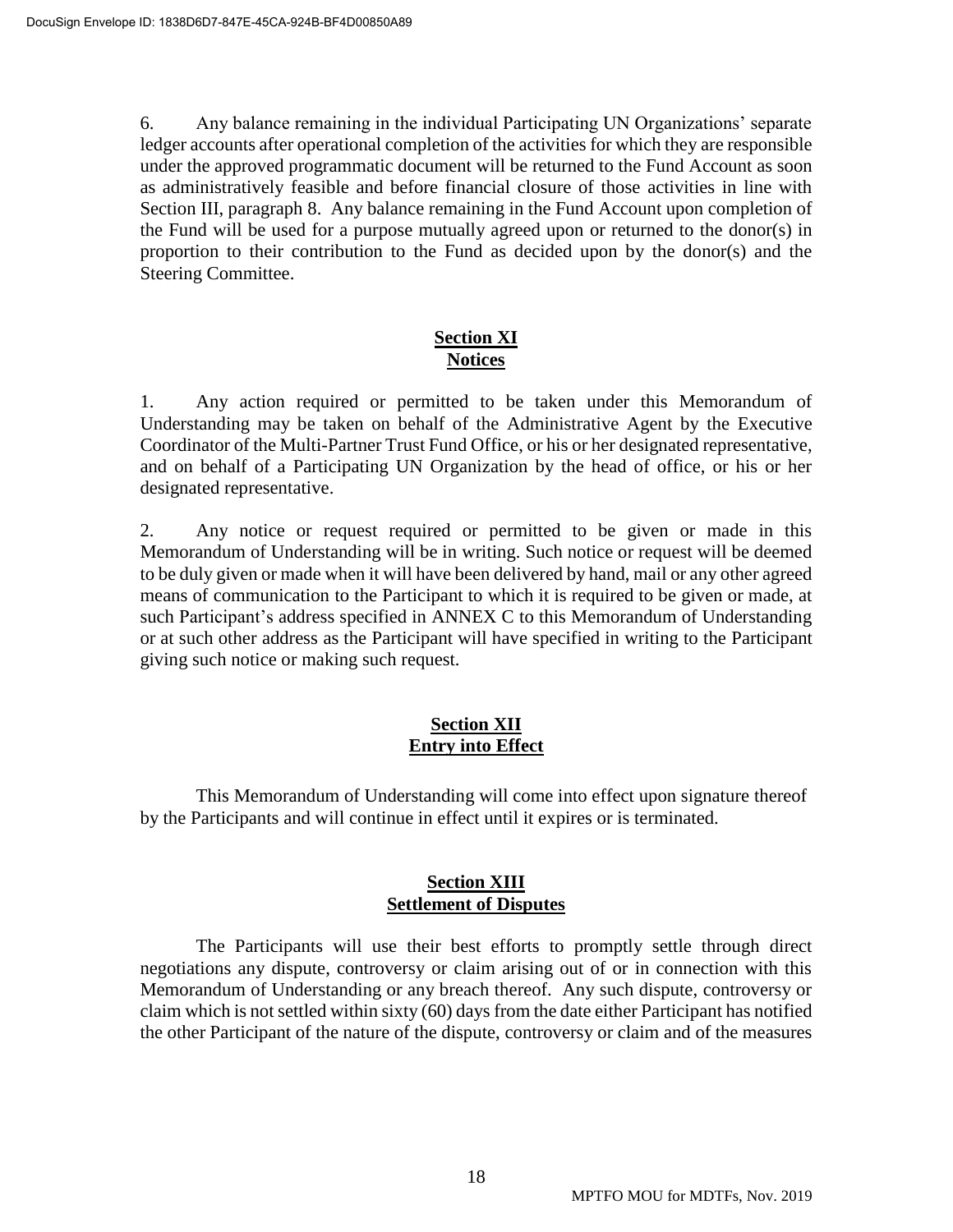which should be taken to rectify it, will be resolved through consultation between the Executive Heads of each of the Participants.

**IN WITNESS WHEREOF**, the undersigned, duly authorized representatives of the respective Participants, have signed this Memorandum of Understanding in English in **1 6** copies.

*For the Administrative Agent* 

Signature. Linifer Topping Name: Jennifer Topping Title: Executive Coordinator, MPTFO Place: New York Date:  $\frac{16-3u-2020}{u}$ 

*For FAO* Signature: Eliabeth Bechil

Name: Elizabeth Bechdol Title: Deputy Director-General Place: Rome Date: 11/6/2020

*For IFAD* Signature:

Name: Ron Hartman Title: Director, Global Engagement, Partnership and Resource Mobilization Place: Rome, IFAD HQ Date: 5 June 2020

*For UN WOMEN*

| Name:  |  |  |
|--------|--|--|
| Title: |  |  |
| Place: |  |  |
| Date:  |  |  |

*For WFP*

Signature:

Name: Karin Manente Title: Director, Public Partnerships and Resourcing Place: Rome Date: 4 May 2020\_\_\_\_\_\_\_\_\_\_\_\_\_\_\_

<sup>6</sup> Electronic copies of the signed MoU will be shared with all partners.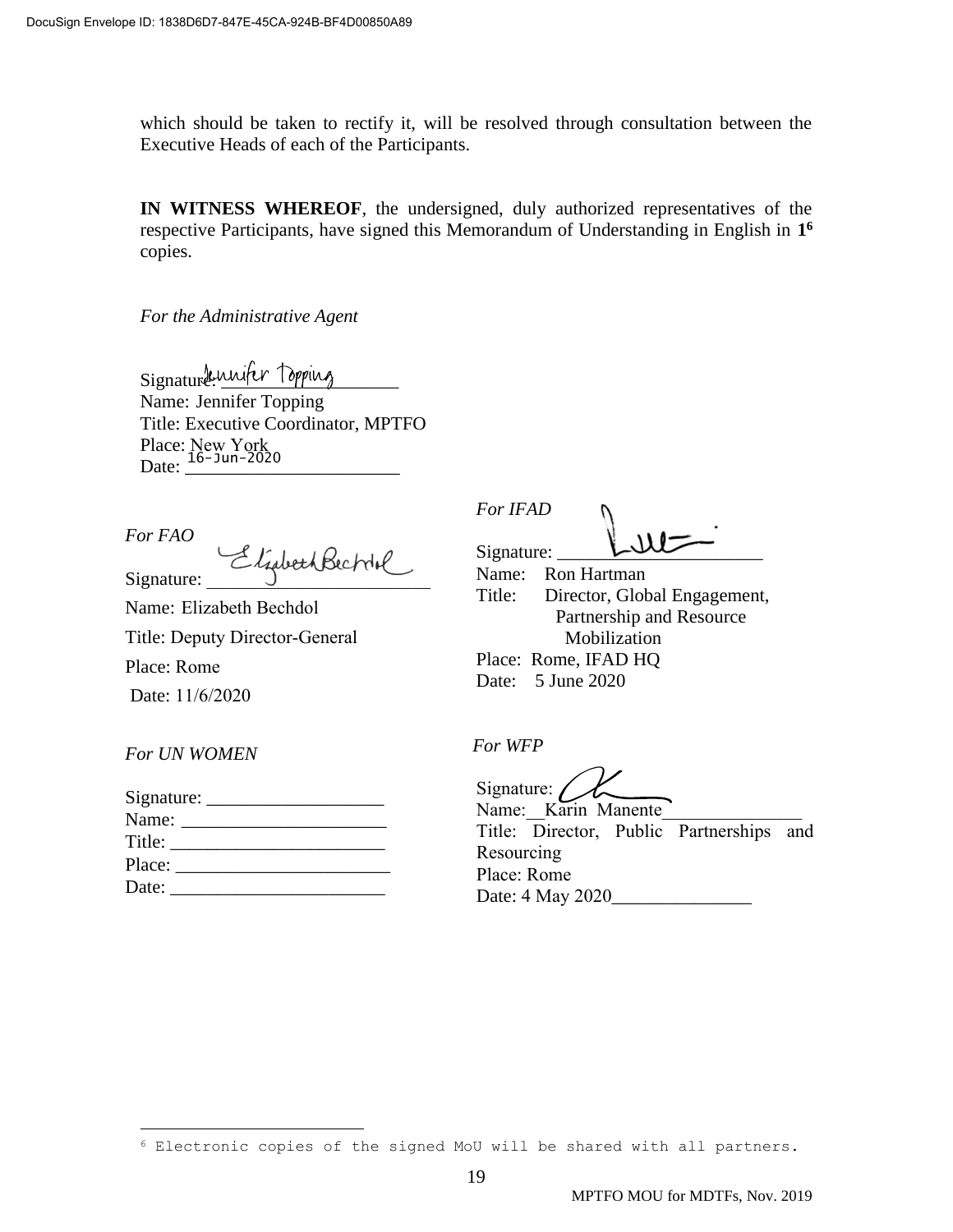*For Participating UN Organization UN WOMEN* 

Name:ASG Asa Regner Title: Deputy Executive Director Address: 220 East 42nd St New York, NY 10017 Telephone: Facsimile:

Electronic mail: C/o Venge.nyirongo@unwomen.org

Bafrí